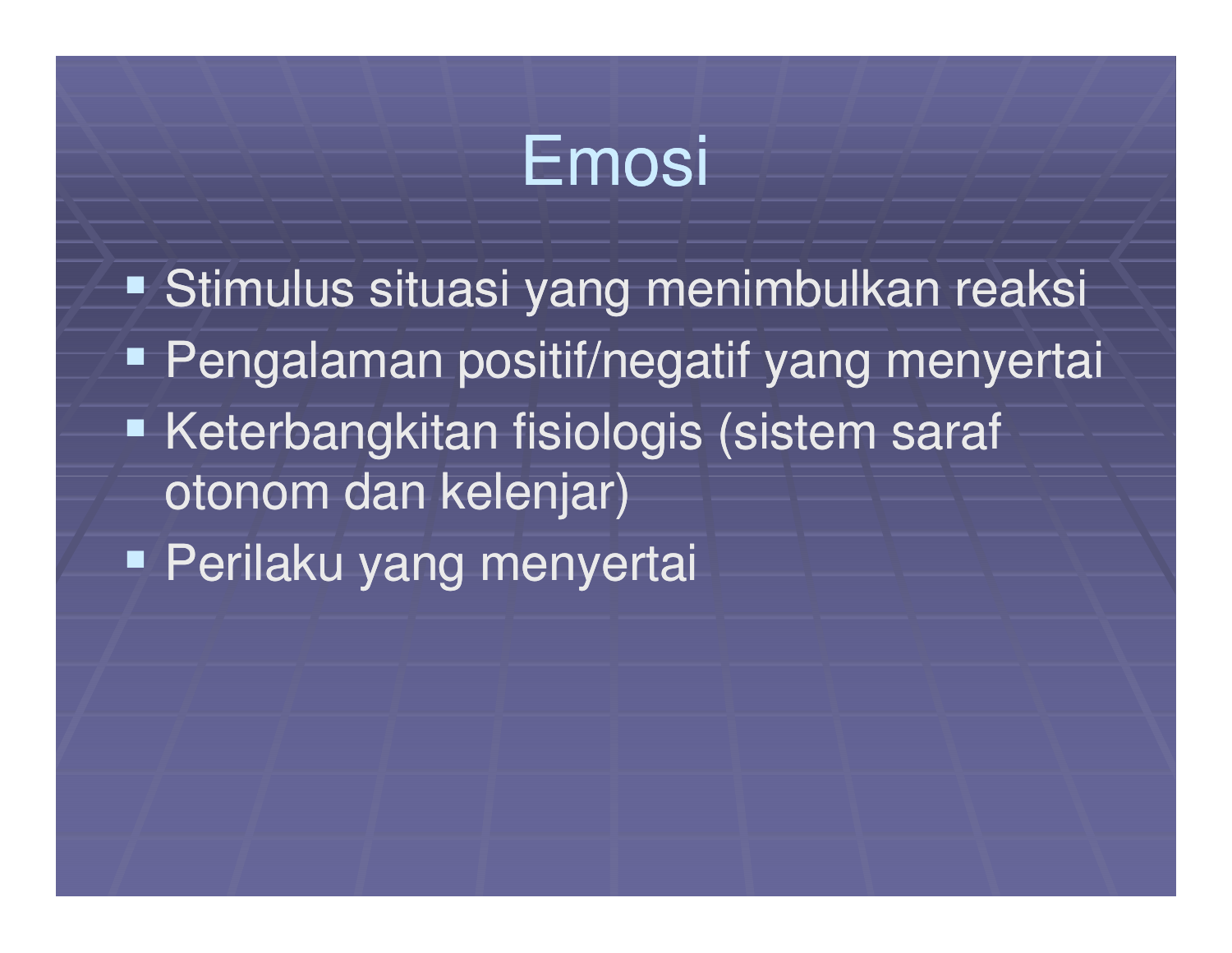### Perkembangan teori emosi

#### **Service Service** 1899 Charles Darwin

- Evolusi emosi, melalui seleksi alam
	- $\textcolor{red}{\bullet}$  Reaksi emosional terhadap stimuli yang berbahaya $\big\vert$

 $\implies$  menghindarinya

Mahluk yang tidak melakukan ini akan punah

- **Reaksi emosional terhadap stimuli yang positif** mendekatinya: survival, reproduksi
- Reaksi emosi yang ada pada manusia, ditemukan juga pada hewan.
- Emosi:
	- Menyenangkan/pleasant
	- Tidak menyenangkan/unpleasant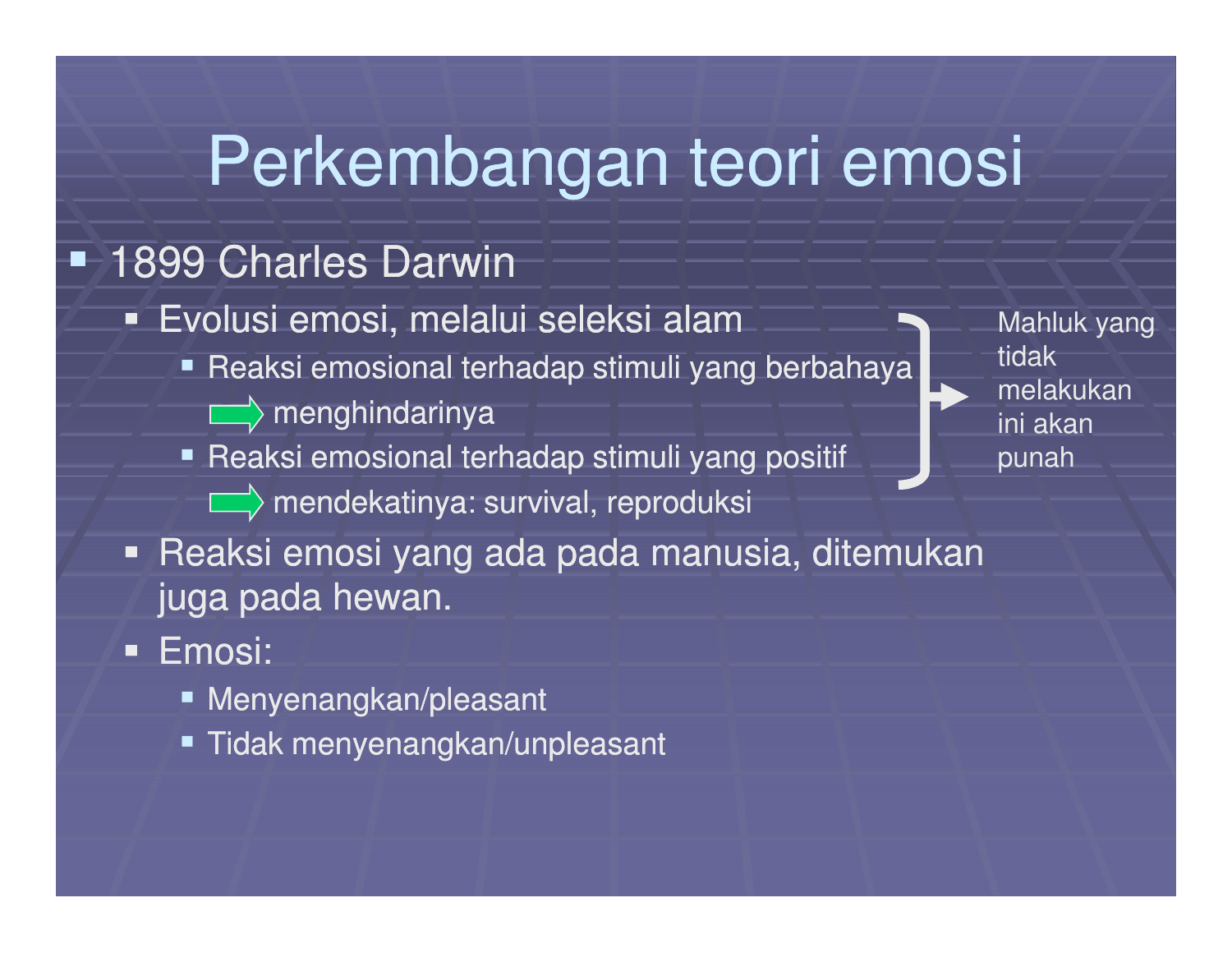■ David Watson dkk: beberapa pengalaman emosional merupakan kombinasi dari emosi positif dan negatif yang sederhana

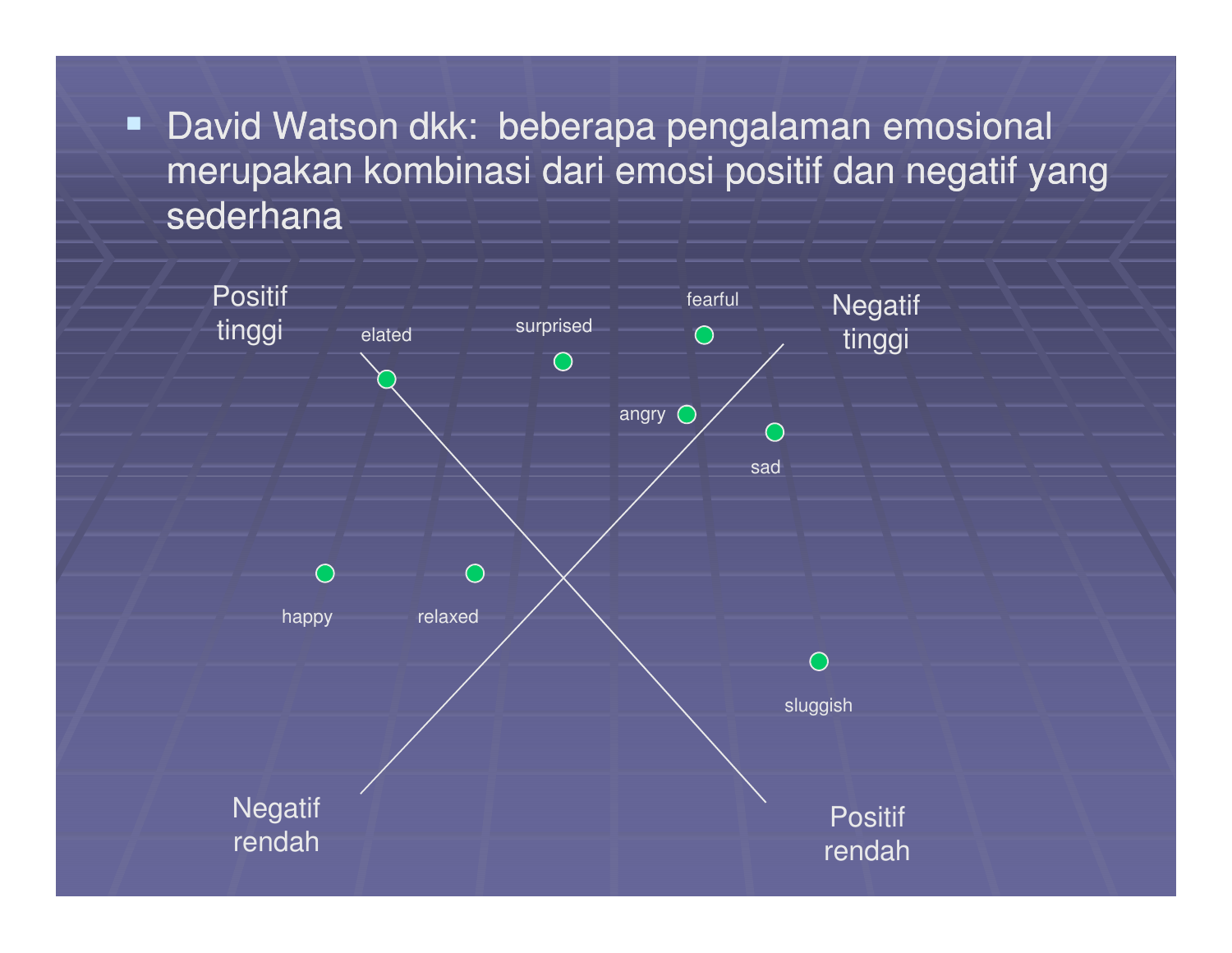## James-Lange Theory of Emotion

- We have experiences, and as a result, our autonomic nervous system creates physiological events such as muscular tension, heart rate increases, perspiration, dryness of the mouth, etc.
- **This theory proposes that emotions happen as a result of** these, rather than being the cause of them.
- The bodily sensation prepares us for action, as in the <u>Fight-or-Flight reaction</u>. Emotions grab our attention and

at least attenuate slower cognitive processing.

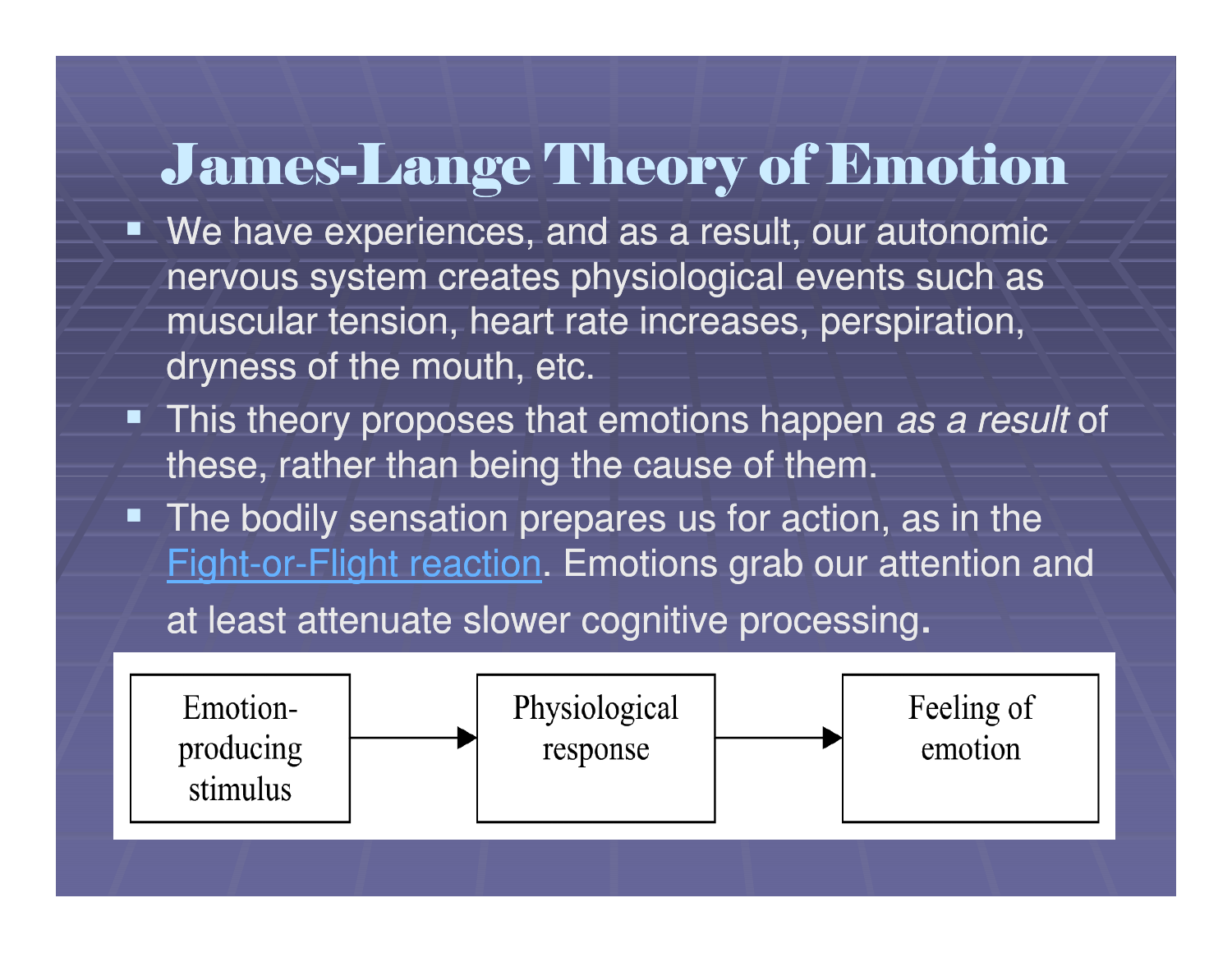### **Example**

- **I** see a bear. My muscles tense, my heart races. I feel afraid.
- **Using it**

■ Watch people's physiological signals (facial color, etc.) and deduce what emotions will result.

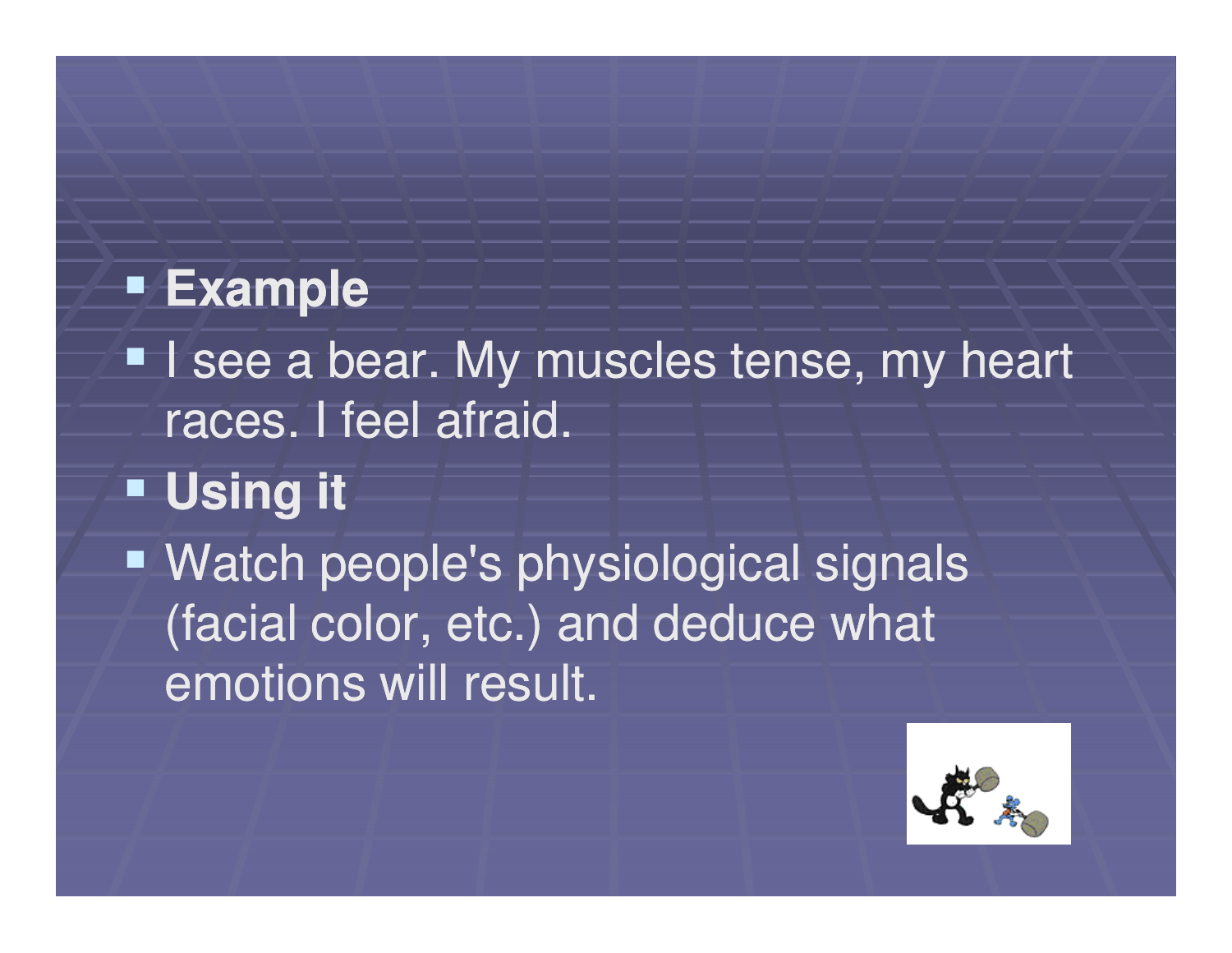# Cannon-Bard theory of emotion

### ■ Kritik thd teori James-Lange

- We feel emotions first, and then feel physiological changes, such as muscular tension, sweating, etc.
- In neurobiological terms, the thalamus receives a signal and relays this both to the amygdala, which is connected with emotion. The body then gets signals via the autonomic nervous system to tense muscles, etc.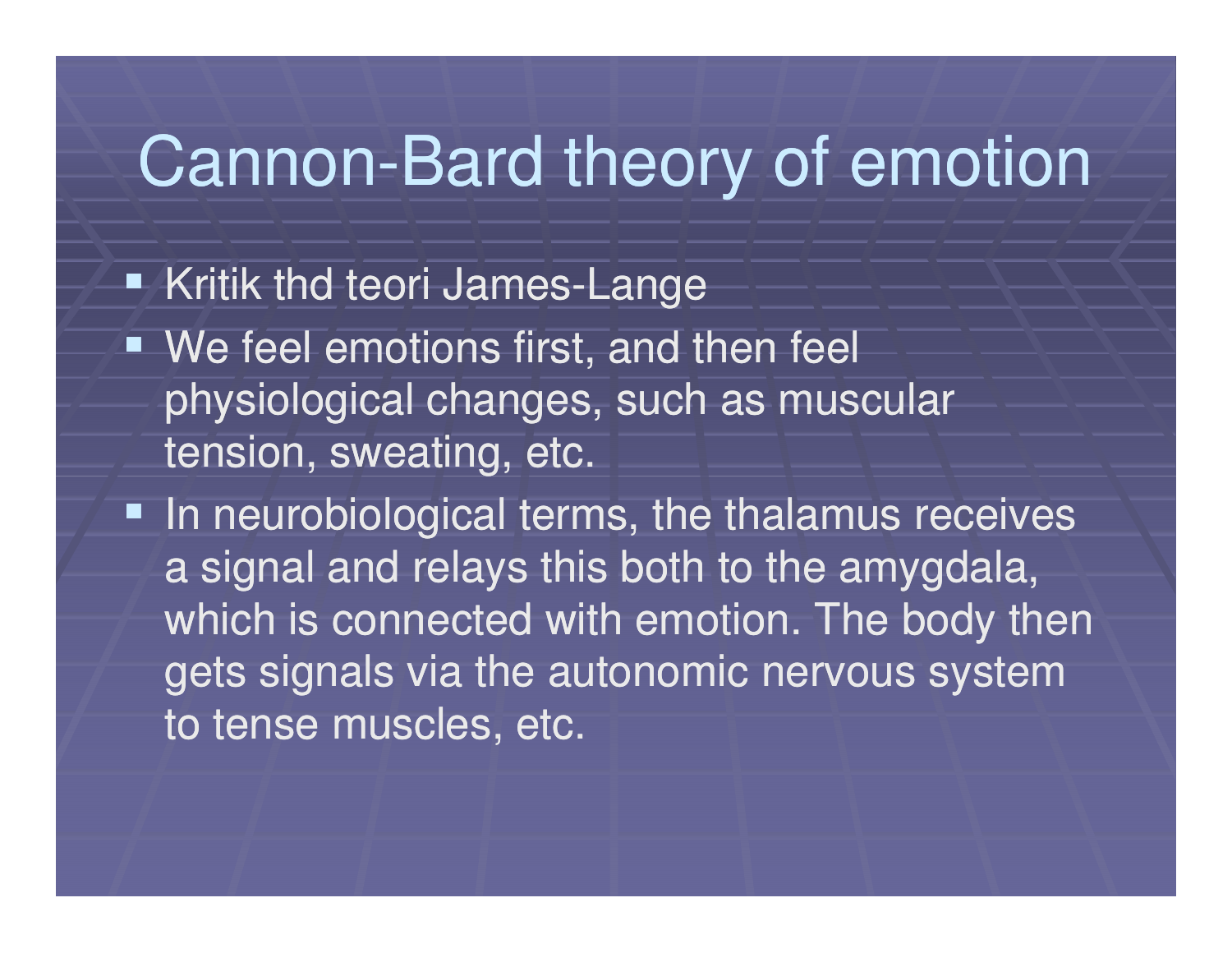### **Example**

- **I** see a bear. I feel afraid. I tense in readiness to run away.
- **So what?**
- **Using it**
- Watch for emotions as displayed in physiological signals.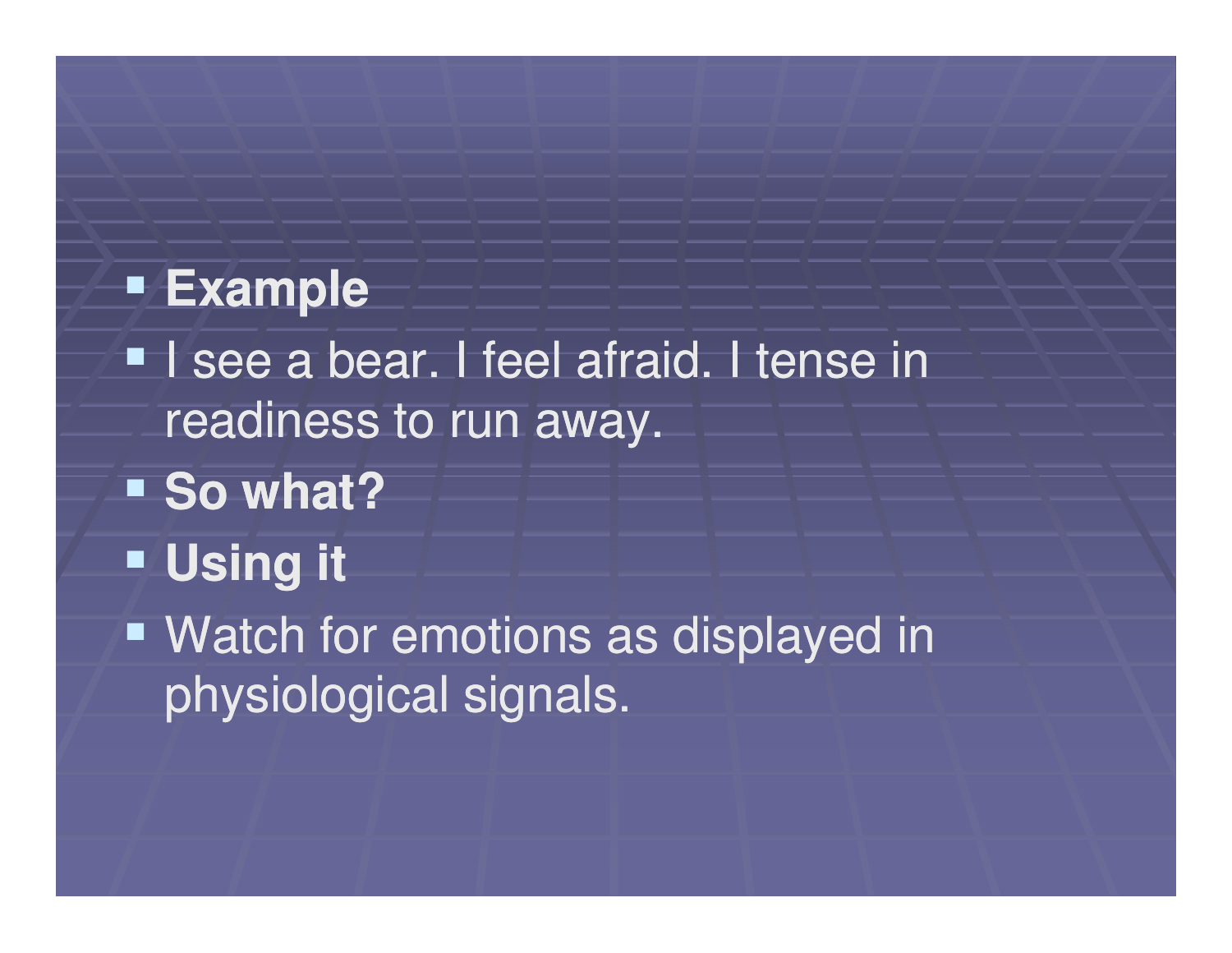### Lazarus's cognitive theory of emotion

- Emotion merupakan hasil penilaian (appraisal) kognitif manusia terhadap makna pribadi dari suatu peristiwa atau pengalaman:
	- **Penilaian primer: interpretasi manusia** terhadap stimulus/peristiwa untuk menentukan apakah stimulus/peristiwa tsb positif-negatif atau netral.
	- Penilaian sekunder: menilai pikiran dan emosi, dan menentukan apakah bisa mengatasinya dengan baik.

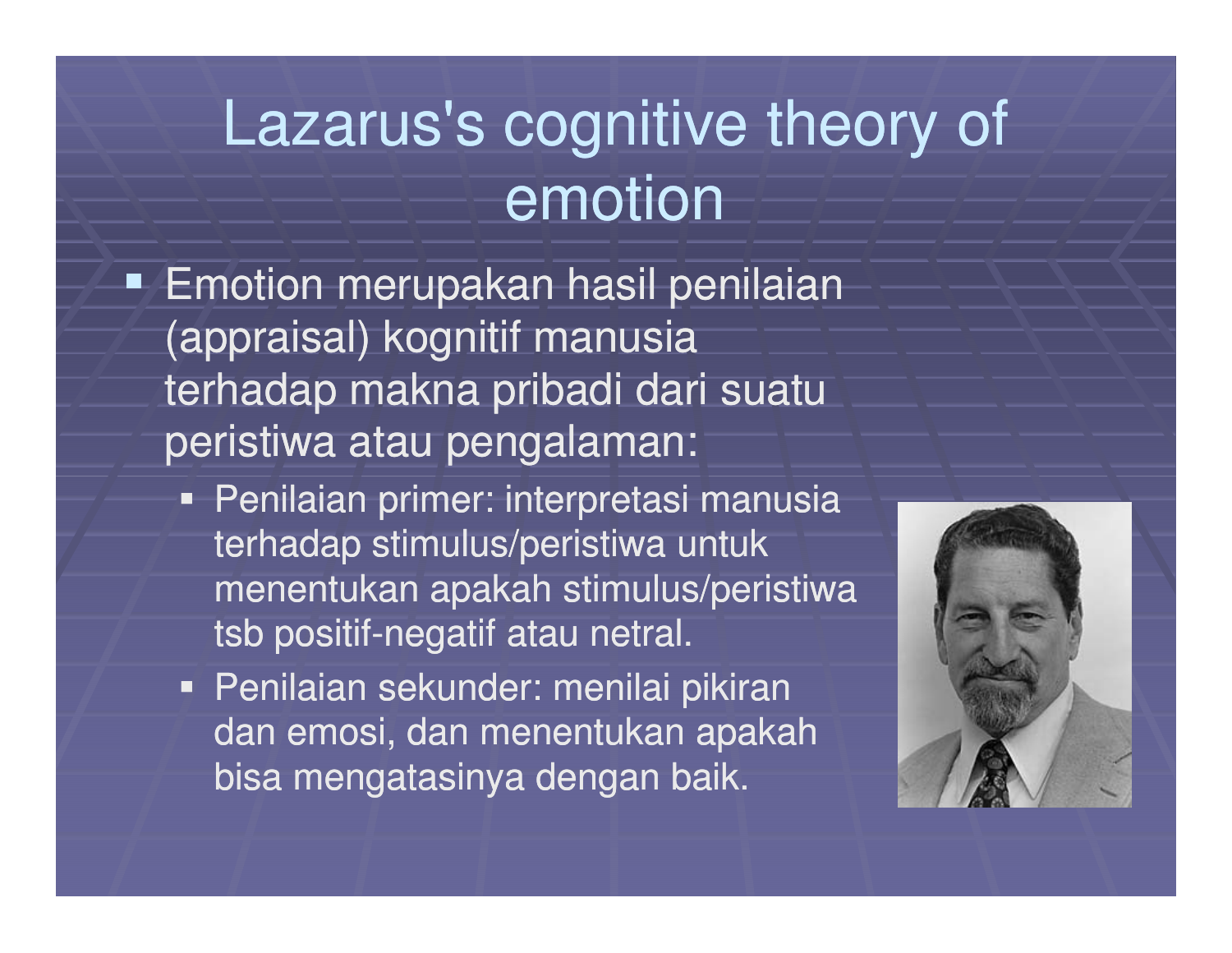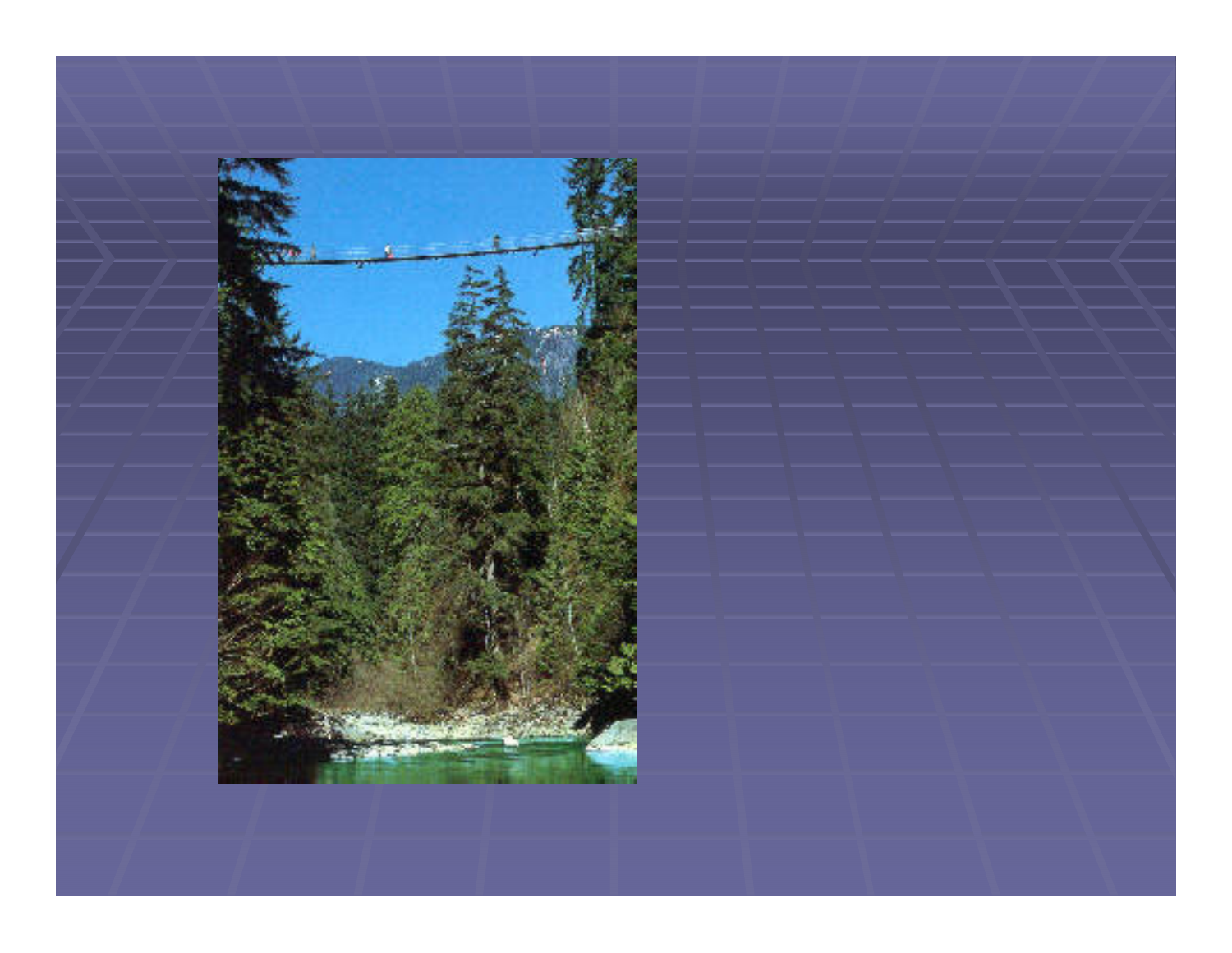#### **Comparison of the James-Lange and Cannon-Bard theories of emotion.**



**Comparison of the James James-Lange and Cannon Cannon-Bard theories on Bard emotions. According to the James-Lange theory (red Lange arrows), the man perceives the frightening animal and reacts with physical (neurovegetative) manifestations. As a consequence of such** unpleasant physical reaction,<br>he develops fear. In the<br>Cannon-Bard theory<br>(blue arrows), the frightening<br>stimulus leads, first, to the **feeling of fear which, then, brings about the physical response.**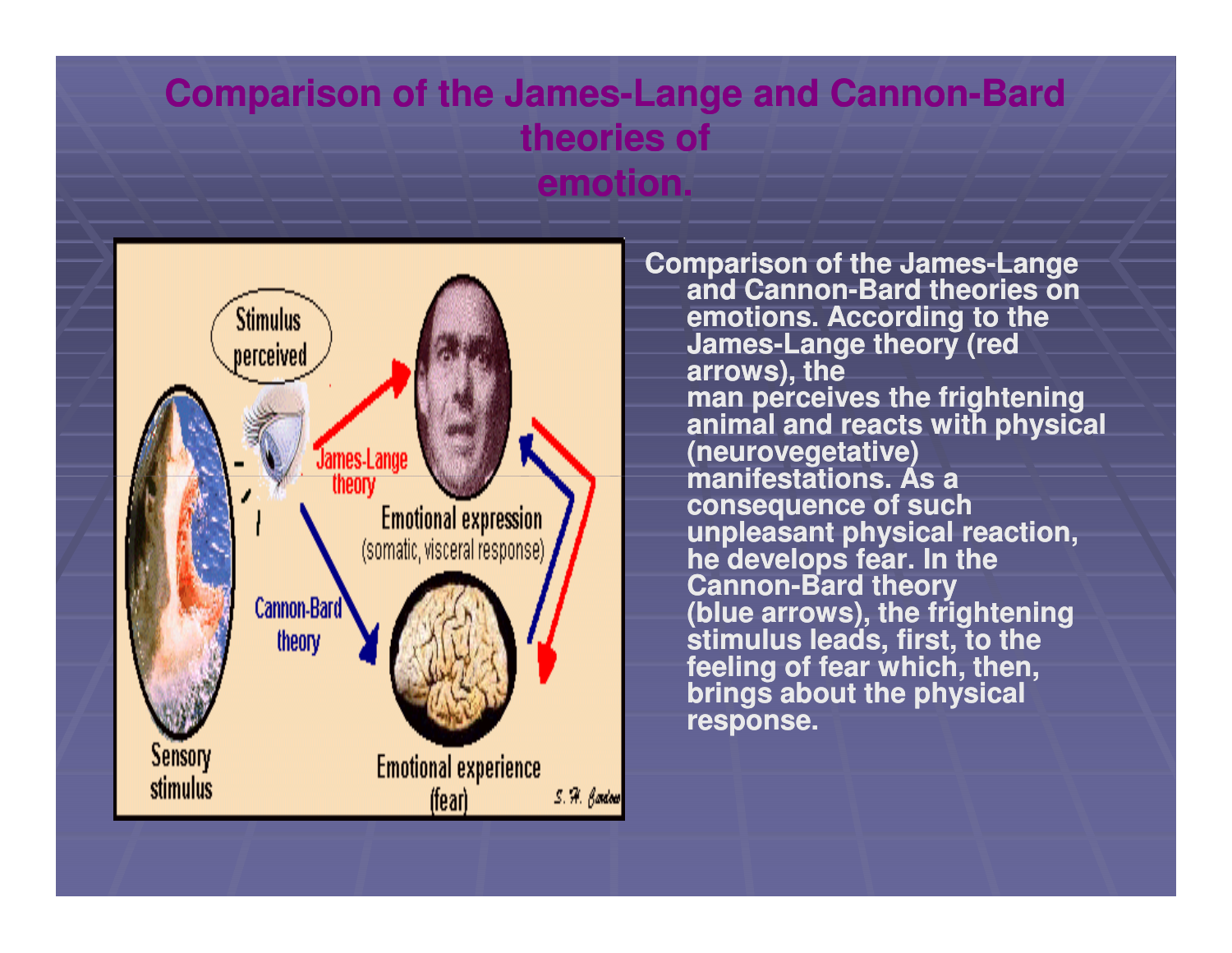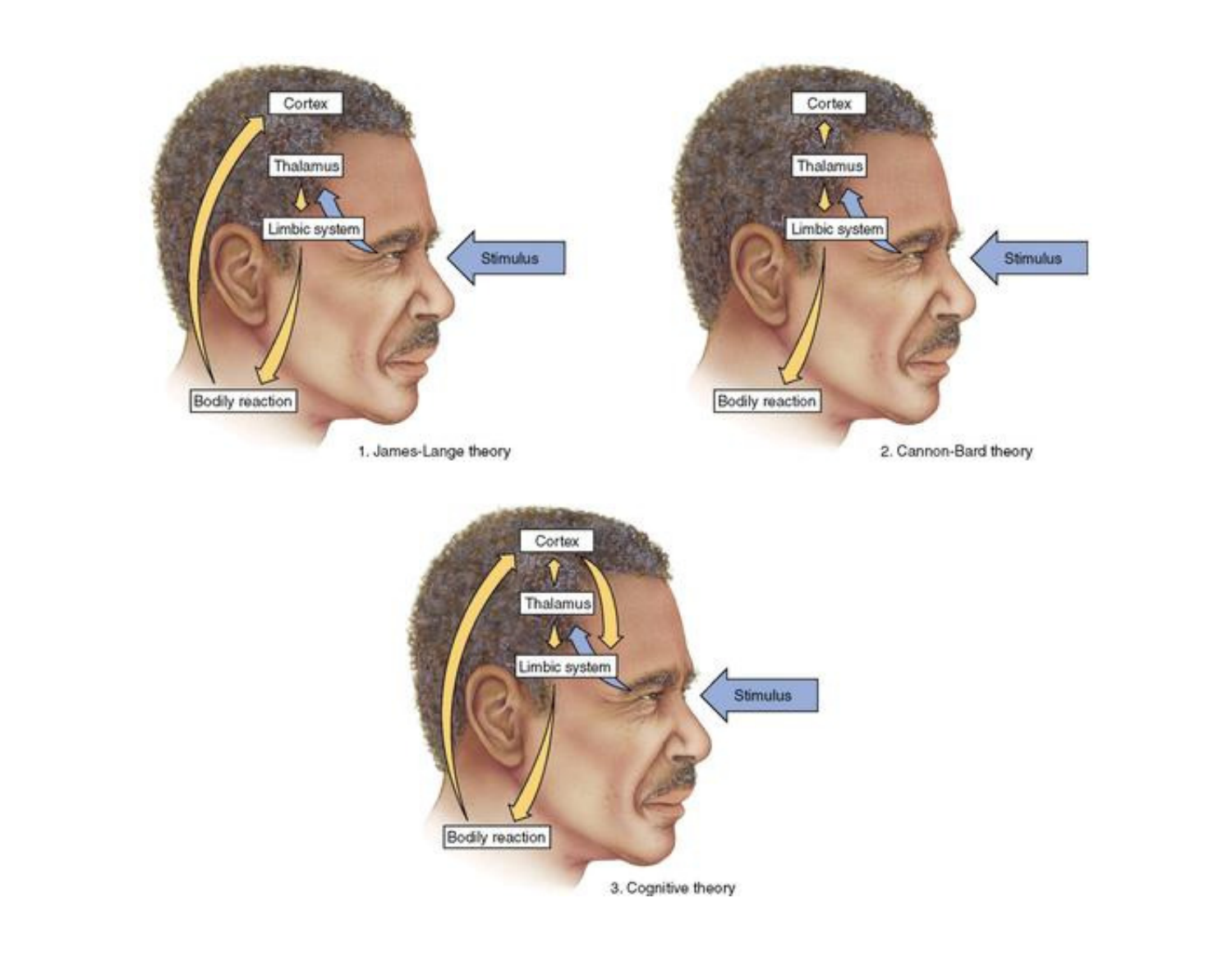

#### Two-System View of Stress Response

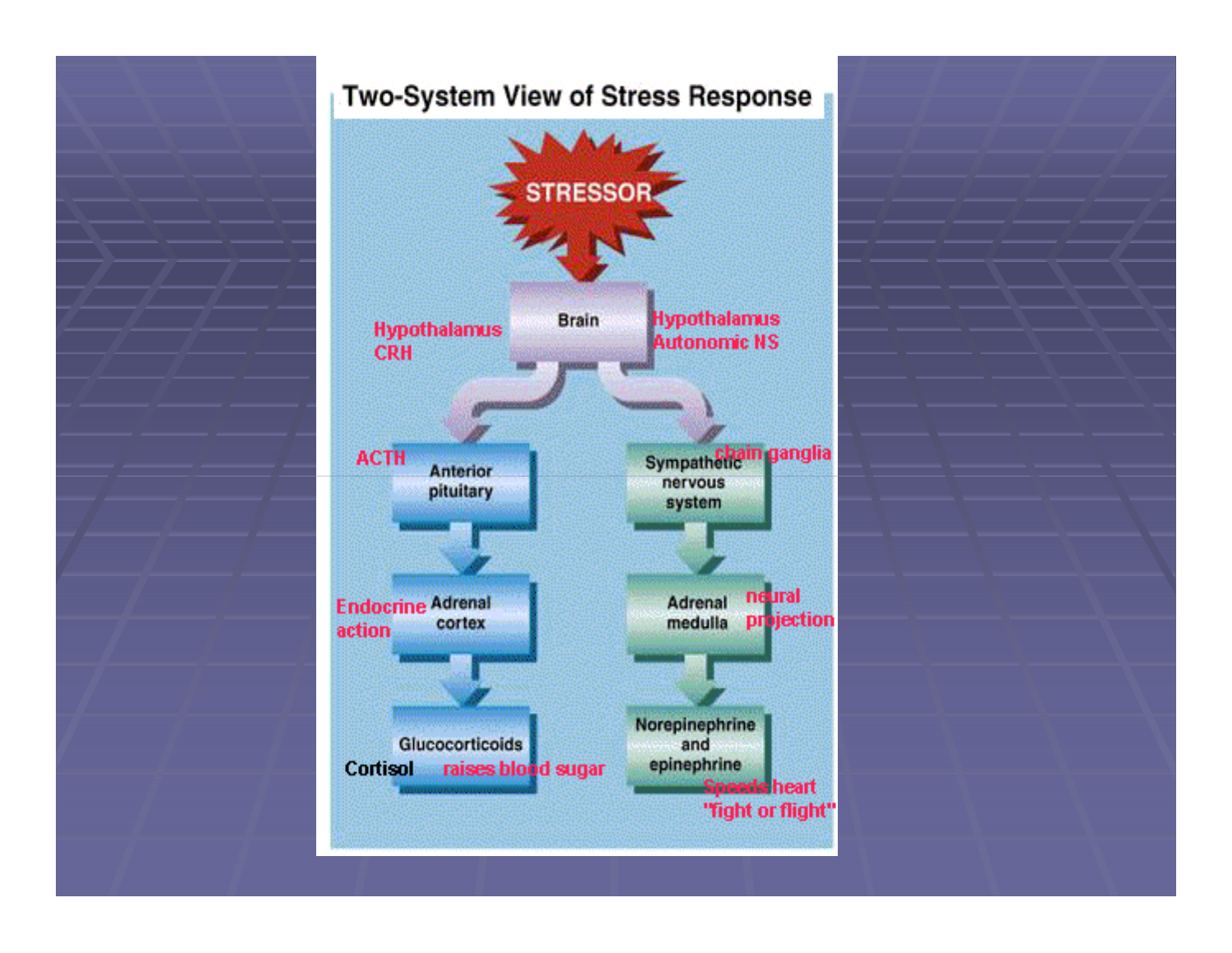

#### **Polygraphy**

**Mendeteksi perasaan anxiety yang menyertai "deception"**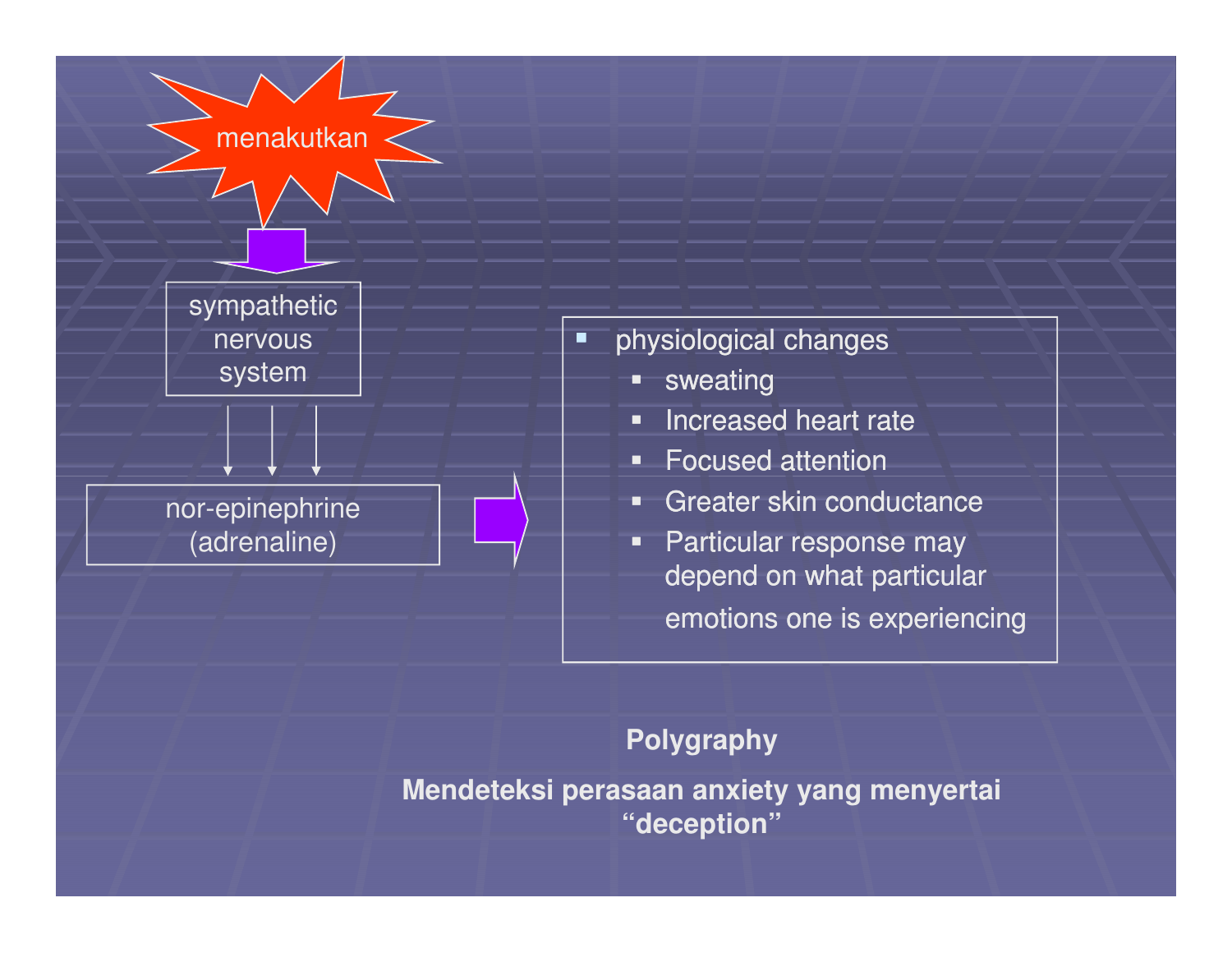### lie detector





an an alberta da

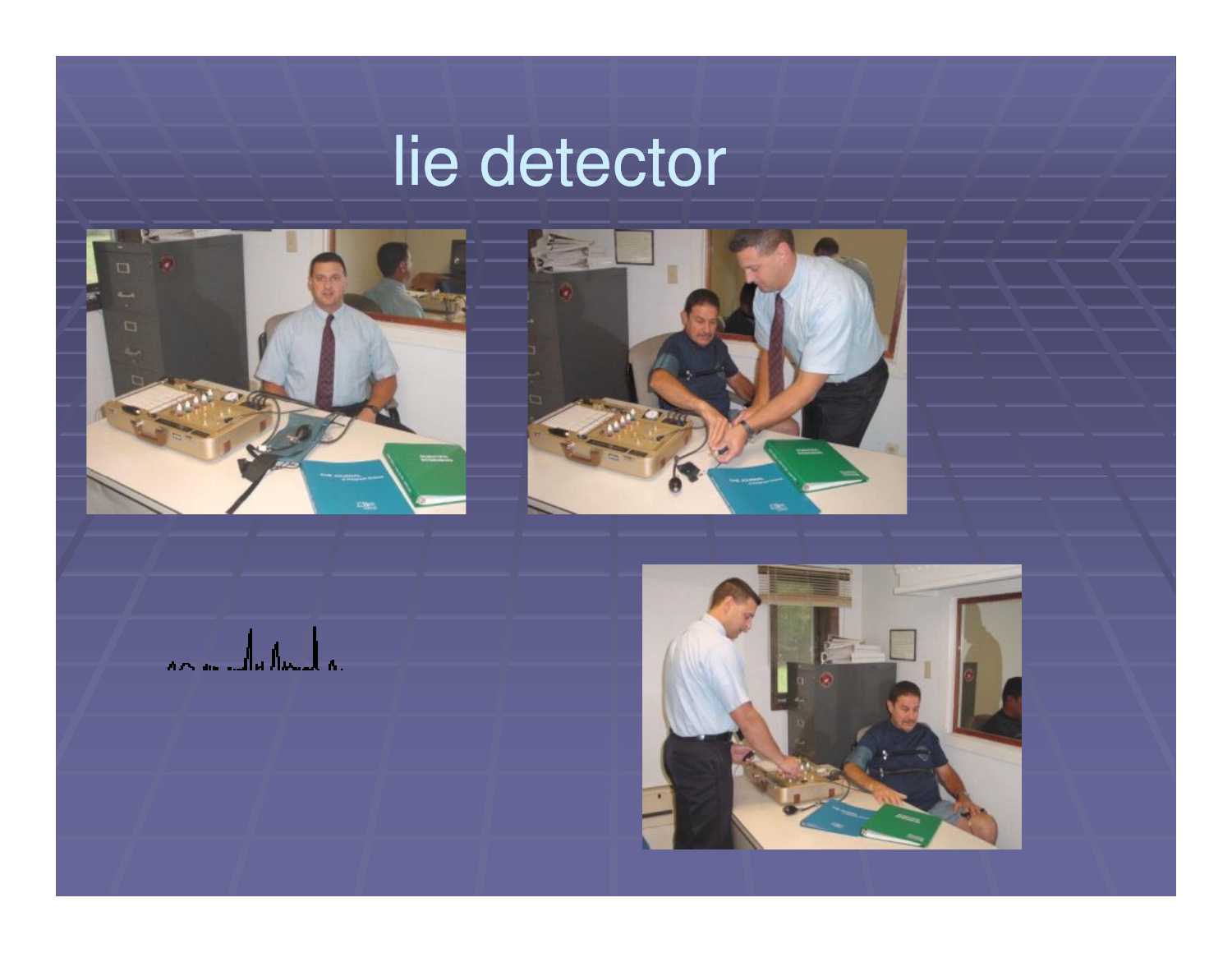### Learning, culture & emotions

■ Basic emotion: dibawa sejak lahir ■ Emosi dipengaruhi budaya mengekspresikan emosi **mendukung** free emotional expression ■ tidak mengumbar emosi di publik



 menginterpretasi situasi yang membangkitkan reaksi emosi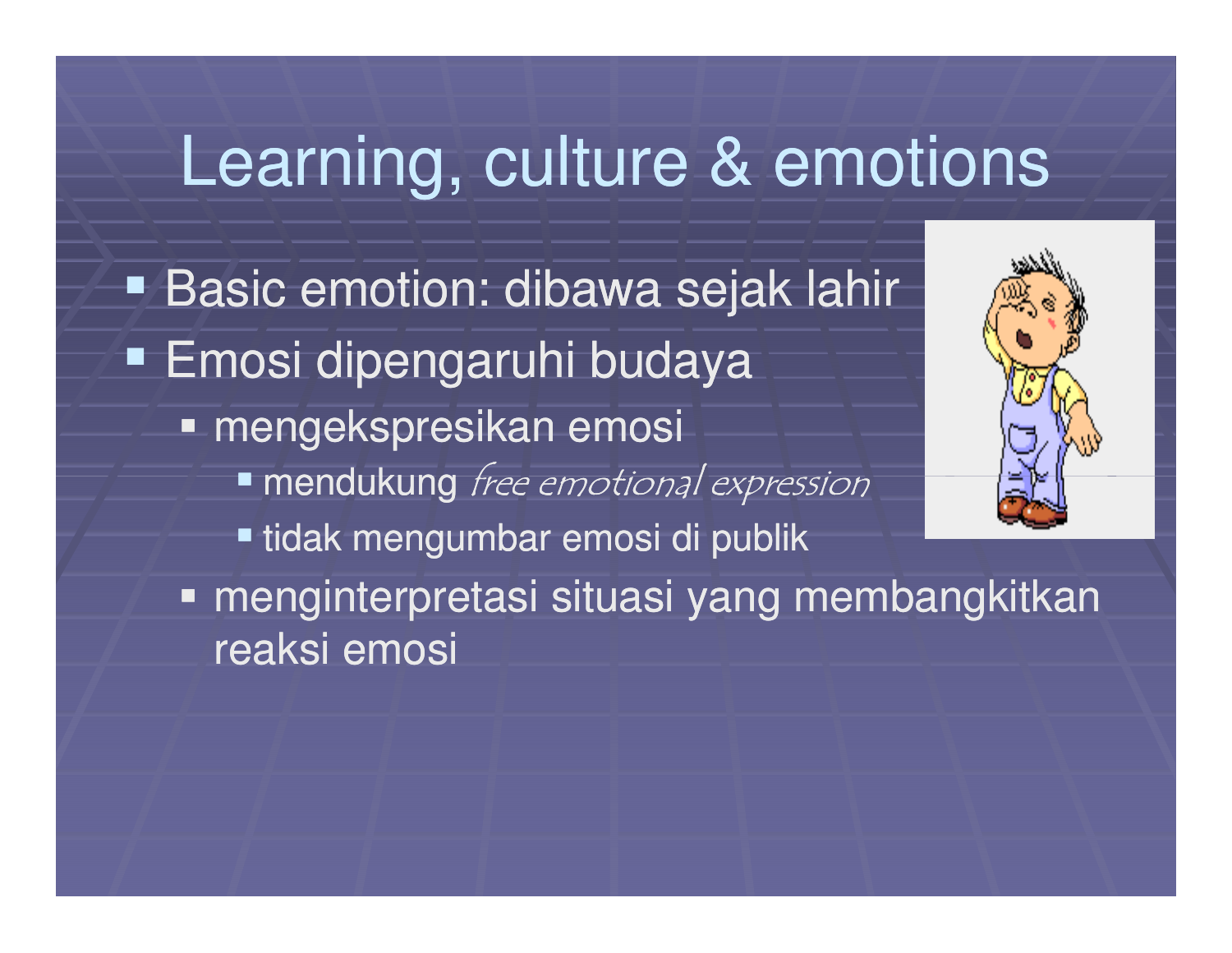| Theorist                         | <b>Basic Emotions</b>                                                                    |
|----------------------------------|------------------------------------------------------------------------------------------|
| Plutchik                         | Acceptance, anger, anticipation, disgust, joy, fear,<br>sadness, surprise                |
| Arnold                           | Anger, aversion, courage, dejection, desire, despair,<br>fear, hate, hope, love, sadness |
| Ekman, Friesen, and<br>Ellsworth | Anger, disgust, fear, joy, sadness, surprise                                             |
| Frijda                           | Desire, happiness, interest, surprise, wonder,<br>sorrow                                 |
| Gray                             | Rage and terror, anxiety, joy                                                            |
| Izard                            | Anger, contempt, disgust, distress, fear, guilt,<br>interest, joy, shame, surprise       |
| <b>James</b>                     | Fear, grief, love, rage                                                                  |
| McDougall                        | Anger, disgust, elation, fear, subjection, tender-<br>emotion, wonder                    |
| Mowrer                           | Pain, pleasure                                                                           |
| Oatley and Johnson-Laird         | Anger, disgust, anxiety, happiness, sadness                                              |
| Panksepp                         | Expectancy, fear, rage, panic                                                            |
| <b>Tomkins</b>                   | Anger, interest, contempt, disgust, distress, fear,<br>joy, shame, surprise              |
| Watson                           | Fear, love, rage                                                                         |
| <b>Weiner and Graham</b>         | Happiness, sadness                                                                       |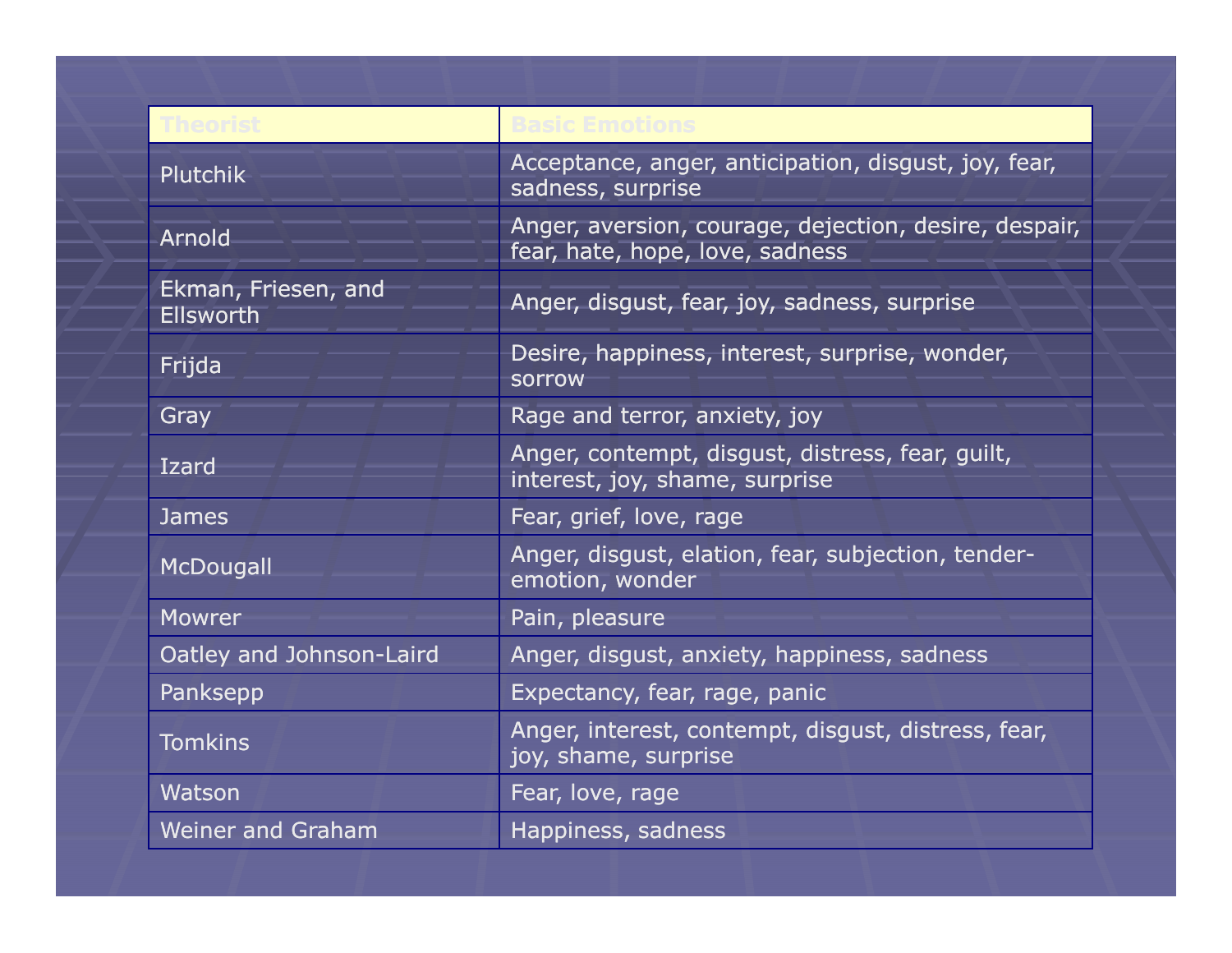### **Happiness**

Budaya beda, happiness beda

 Pada budaya kolektivisme (Jepang dsb): kebahagiaan individu tidak diutamakan

#### Faktor ypenyebab kebahagiaan berbeda:

- Asian American : bahagia bila melakukan sesuatu yang berkaitan dengan tujuan untuk masa depan
- European American : kurang bahagia mengerjakan tugas-tugas sekolah ataupun tugas serius lainnya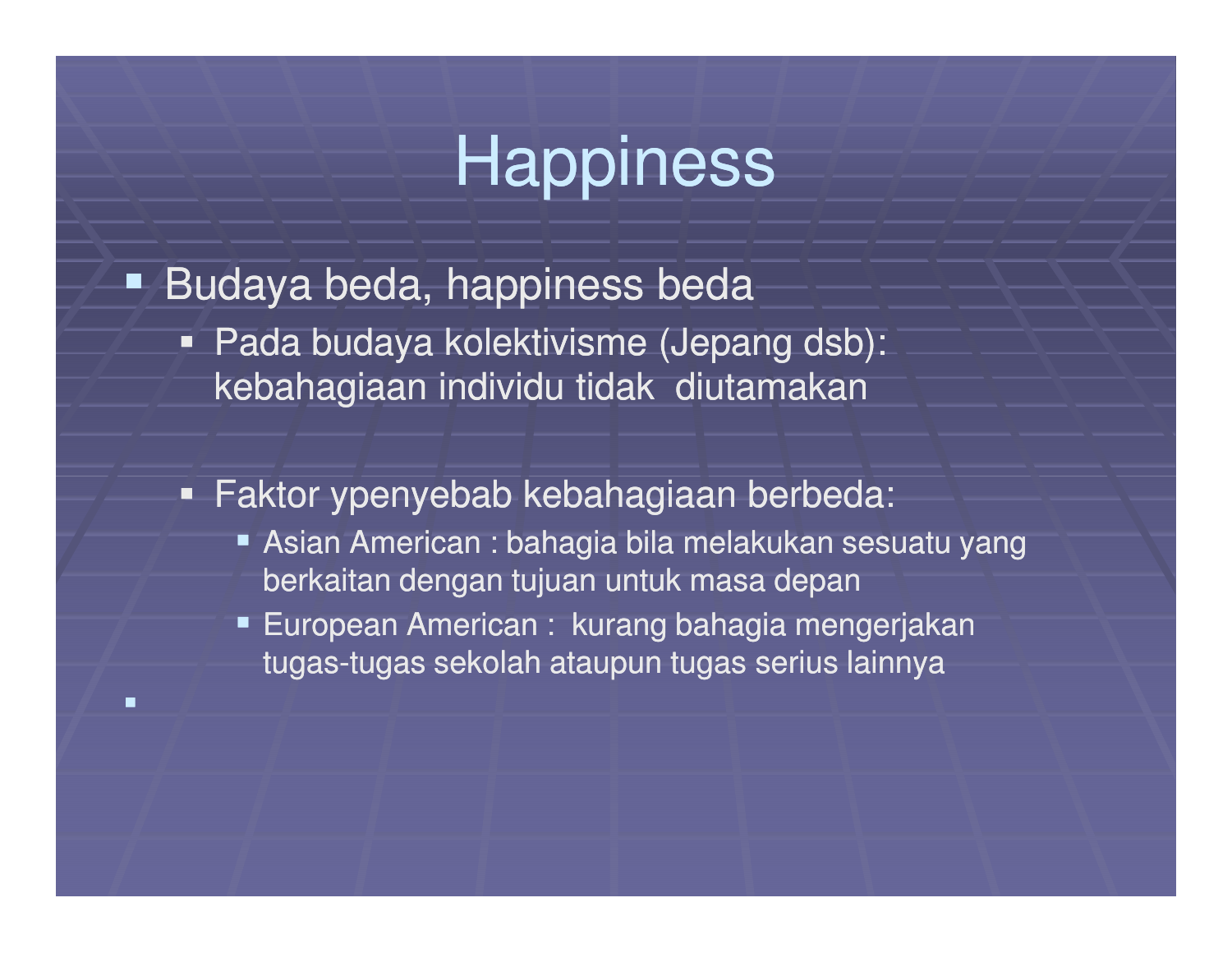Box 1: The seven emotions universally expressed on the face**Sadness**  Anger Surprise FearEnjoyment Disgust Contempt

 $\blacksquare$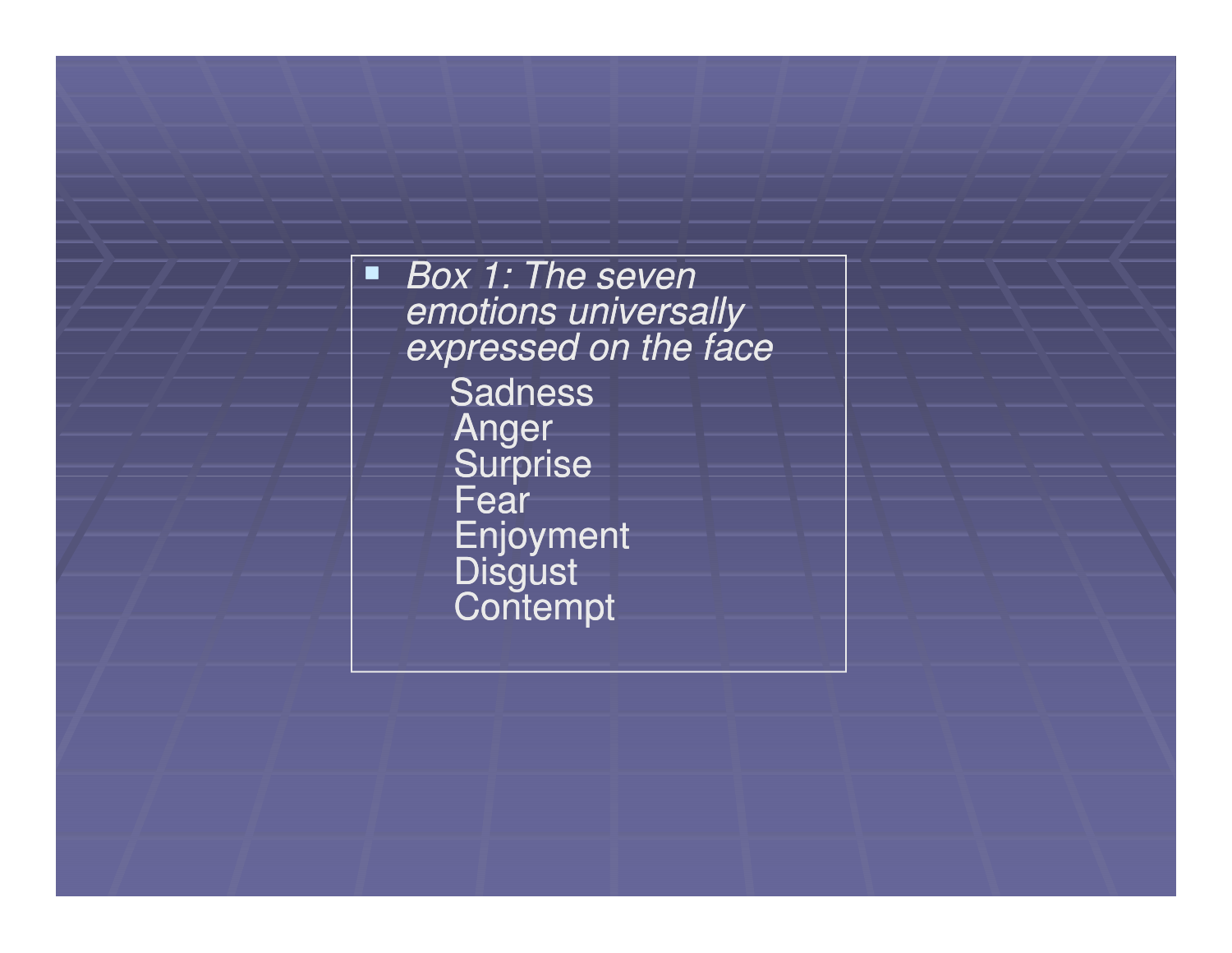CartoonChurch.com

### Agresi



THE AGGRESSION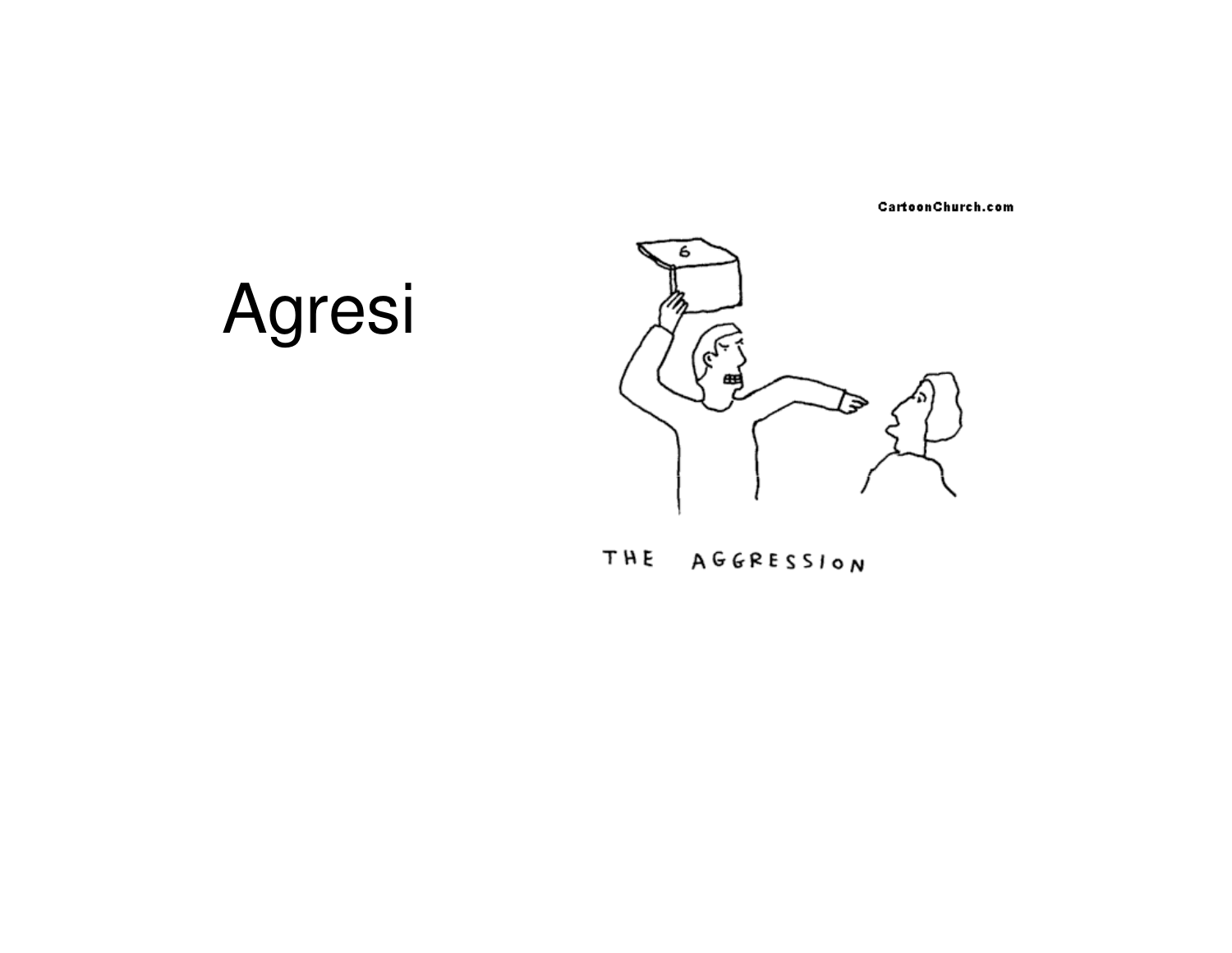